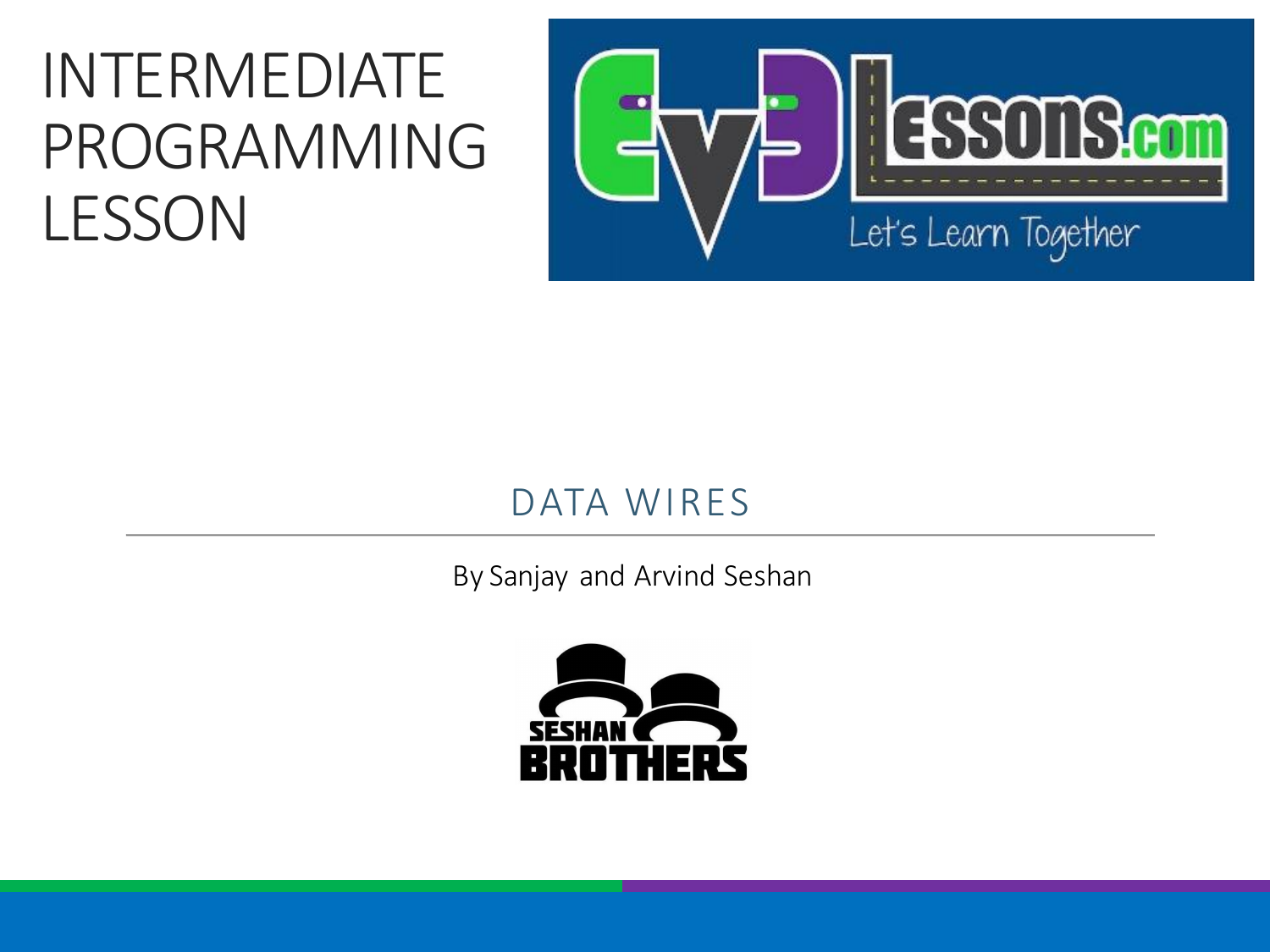#### Lesson Objectives

Learn what Data Wires are and how to use them

Prerequisites: Display Block, Sensor Block, Brick Buttons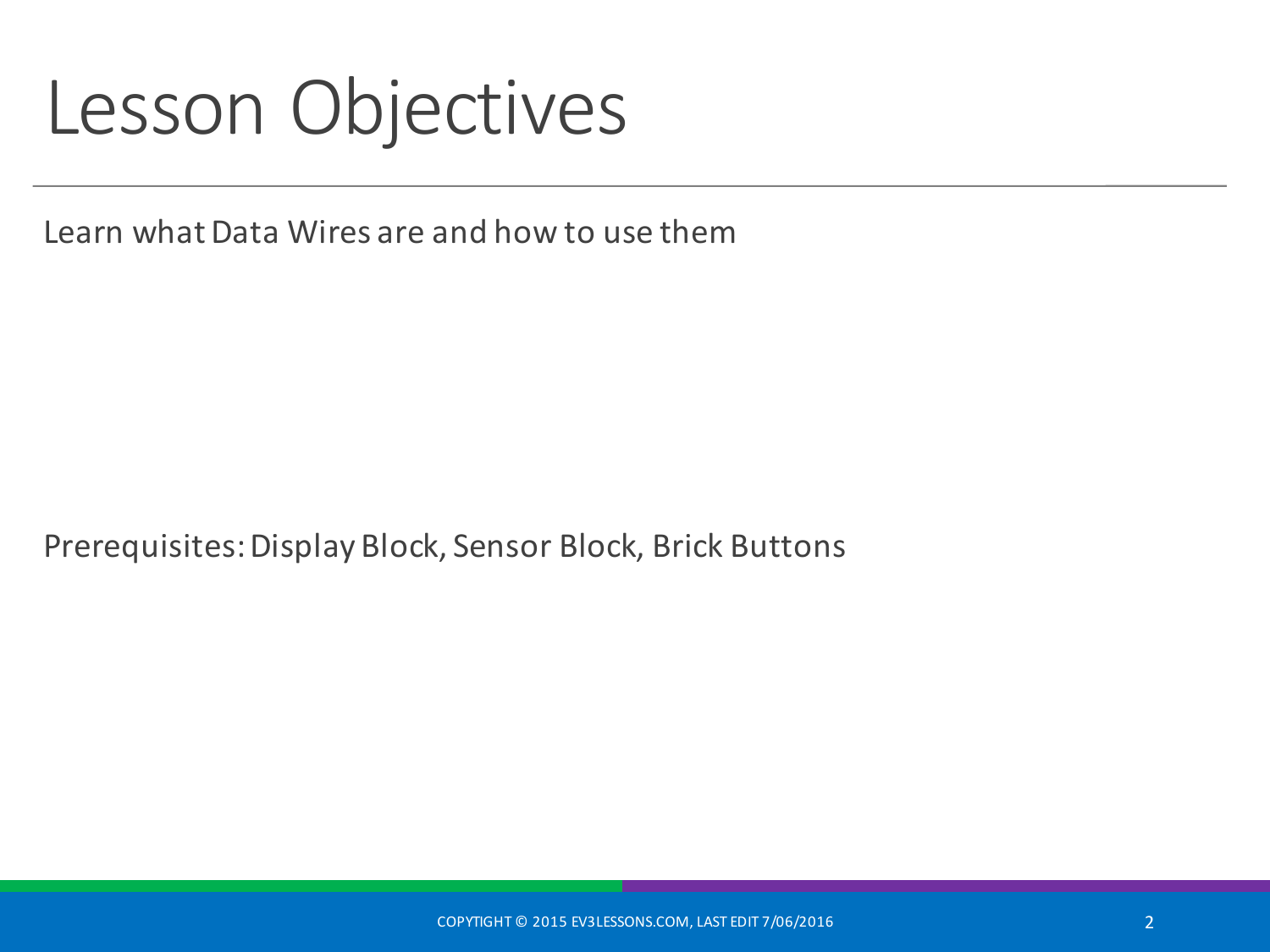#### Data Wires

A Data Wire allows you to take an output from one programming block and input it into another.

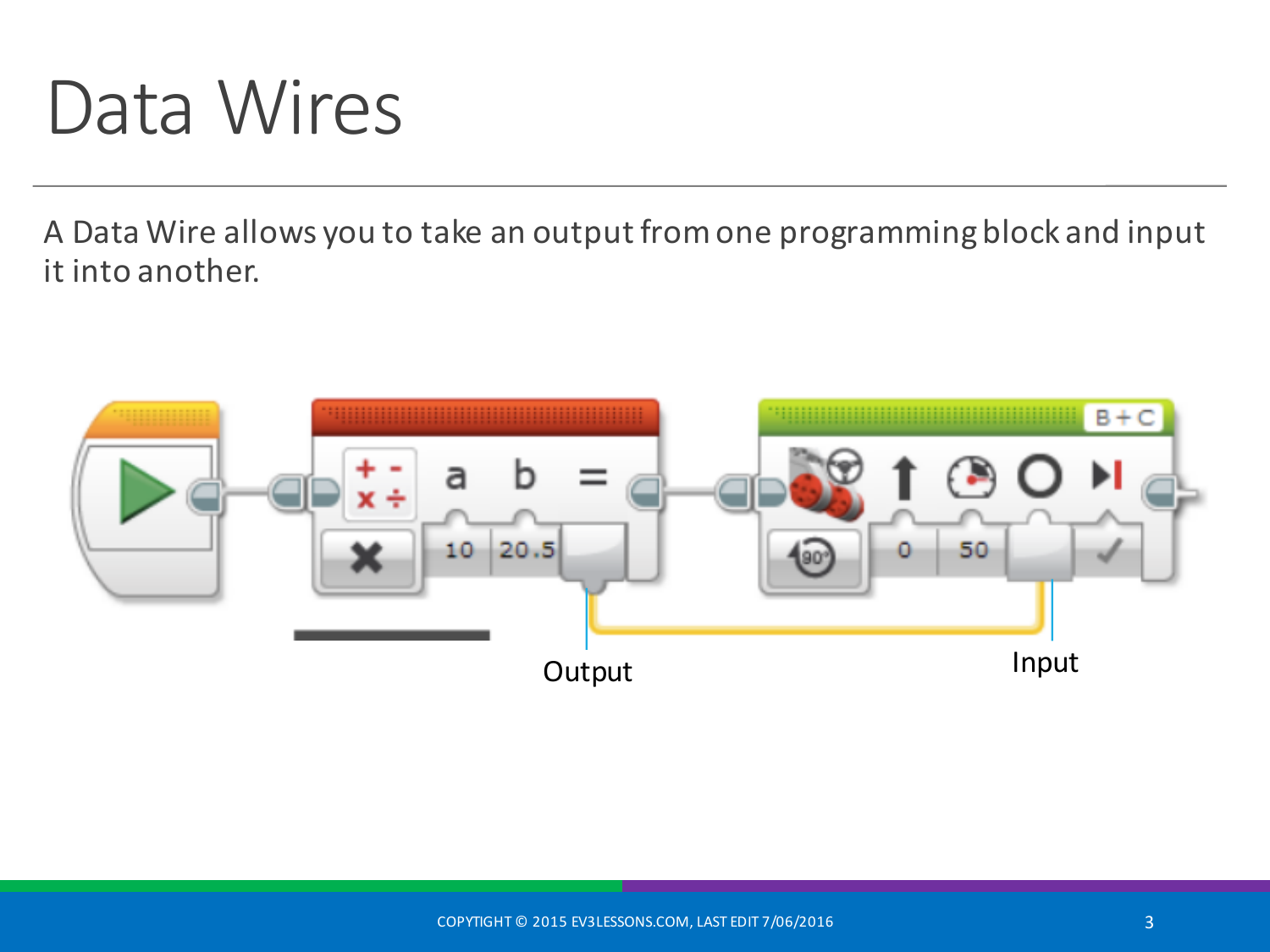# Data Wire Types

| <b>Data Type</b>        | Input | <b>Output</b> | <b>Output Data Wire</b> |
|-------------------------|-------|---------------|-------------------------|
| Logic                   |       | True or False |                         |
| <b>Numeric</b>          |       | Number        |                         |
| <b>Text</b>             |       | <b>Text</b>   |                         |
| <b>Numeric</b><br>Array |       |               |                         |
| Logic Array             |       |               |                         |

COPYTIGHT OF THE COPYTIGHT OF THE COPYTIGHT OF THE COPYTIGHT OF THE COPYTIGHT OF THE COPYTIGHT OF THE COPYTIGHT

Images from EV3 Help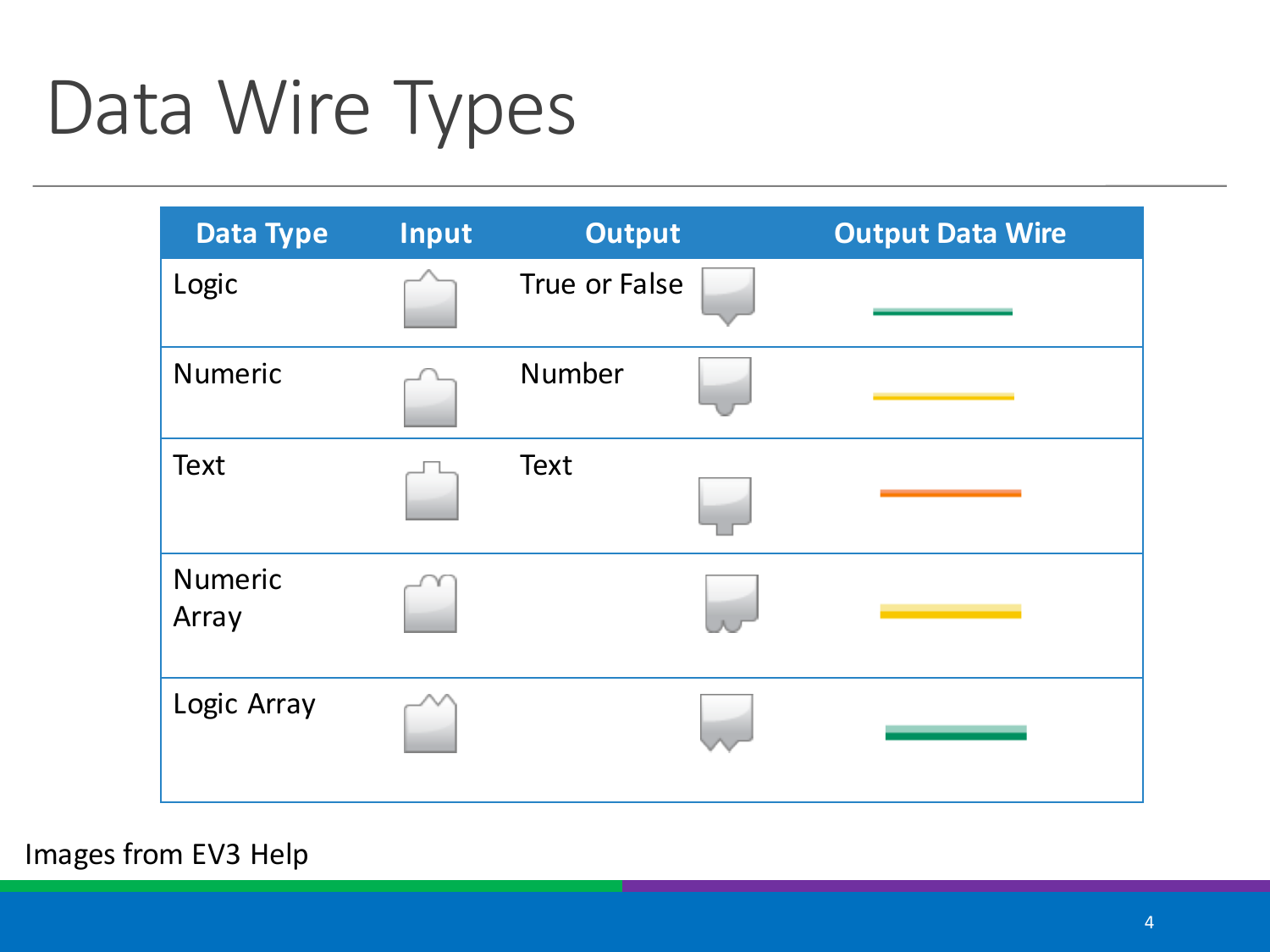# Automatic Data Wire Conversions

| <b>From Data Type</b> | <b>To Data Type</b>  | <b>Output/Result</b>                              |
|-----------------------|----------------------|---------------------------------------------------|
| Logic                 | <b>Numeric</b>       | False = $0$ , True = $1$                          |
| Logic                 | Text                 | False = "0", True = "1"                           |
| Logic                 | Logic Array          | Array with one element                            |
| Logic                 | <b>Numeric Array</b> | Array with one element (0 or 1)                   |
| <b>Numeric</b>        | <b>Text</b>          | Text that represents a number                     |
| <b>Numeric</b>        | <b>Numeric Array</b> | Array with one element                            |
| Logic Array           | <b>Numeric Array</b> | Same size array with all elements equal to 0 or 1 |

These conversions are automatically performed in the programming blocks. For example, you are allowed to connect a numeric value (like what color a sensor sees) to a text value (on a display block).

Content from EV3 Help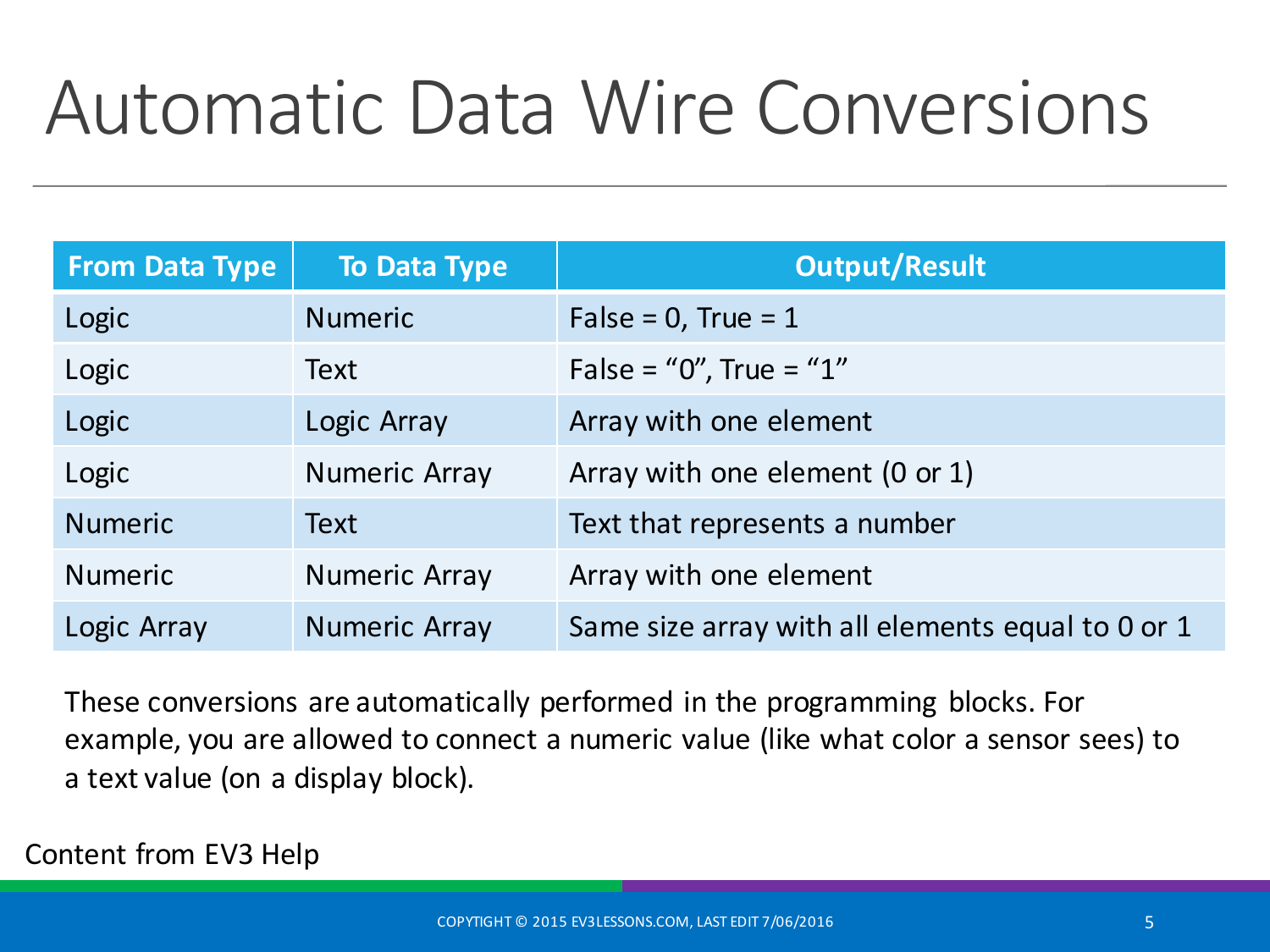## How to Create a Data Wire

The block with the output must be placed before the block with the input

The input and the output must be the same data type or one that can be automatically converted (see slides 4 and  $5)$ 

- 1. Click on the output on the block
- 2. Hold and drag the wire.
- 3. Move the icon into the correct input and then let go of the mouse



Images from EV3 Help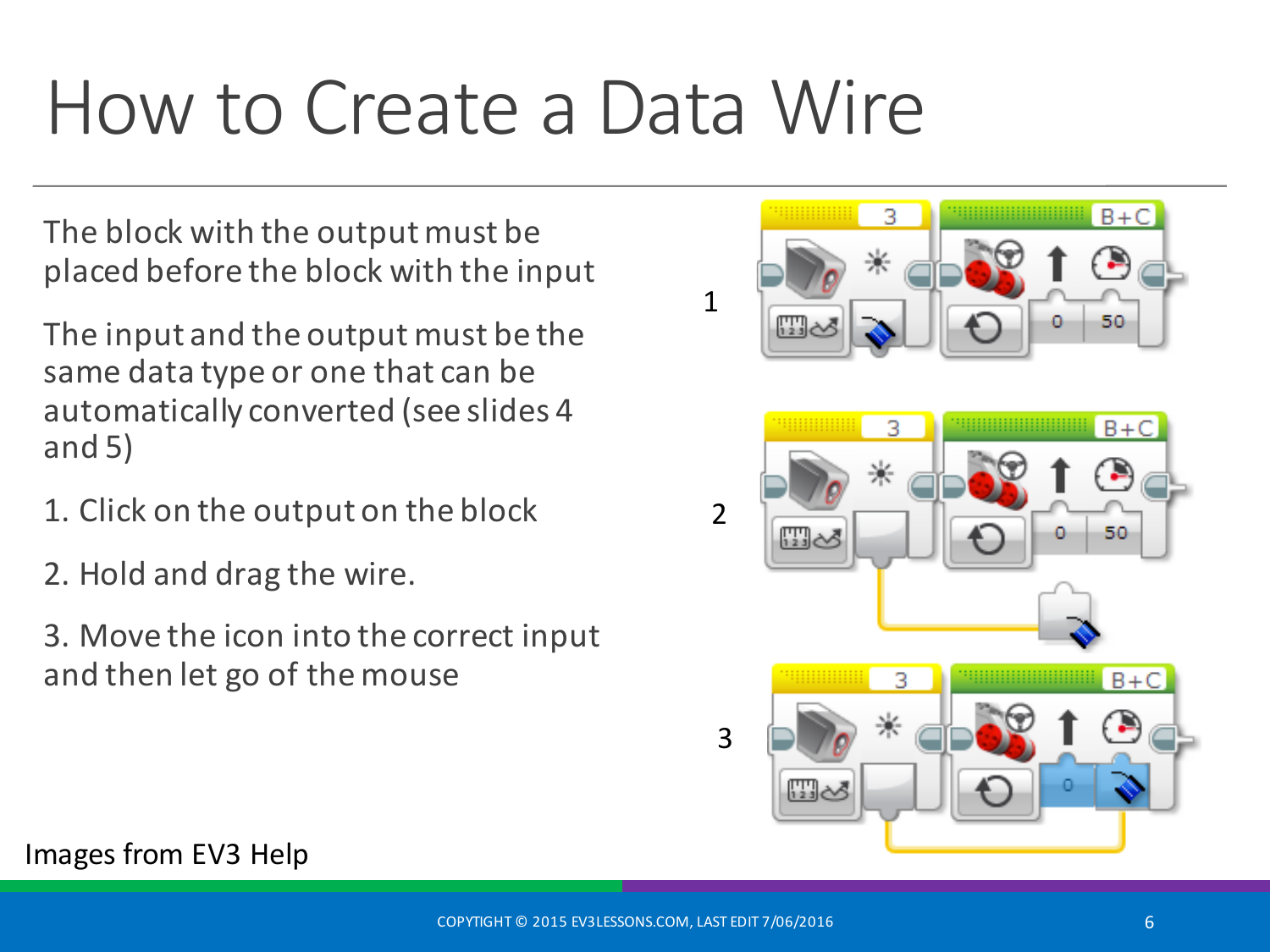### Sidebar: Display Block - Wired Mode

The Display Block can be used in wired mode to display data from another block to the screen.

For the challenge, you will need to display a number on the screen. Pick Text Mode  $\rightarrow$ Grid from the bottom left corner of the block.

To pick Wired Mode, click on the top right corner of the Display Block and pick wired



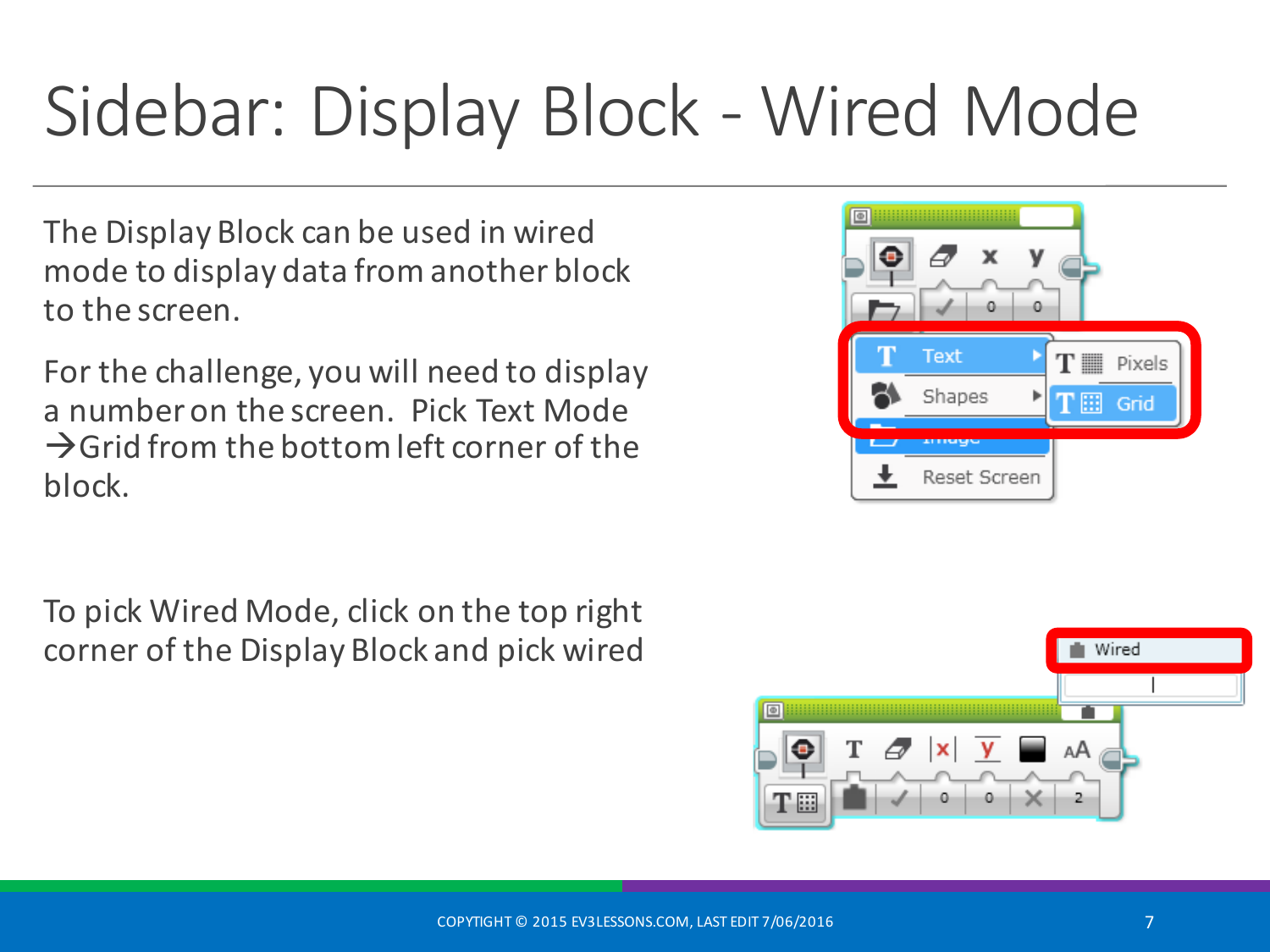# Data Wires Challenge

**CHALLENGE:** Make your robot drive forward slowly over different colors. Have the robot display the color the color sensor sees as it moves. Stop when you hit a button on the brick.

**STEP 1:** Turn the motors on in a Steering Block and drive slowly forward

#### **STEP 2:**

- Inside a Loop, add a Color Sensor block.
- Add a Display Block in Wired, Text Grid Modes.
- Wire the Sensor Block's output into the Display Block's text input (first input)

**STEP 3:** Exit the loop when a brick button is pressed



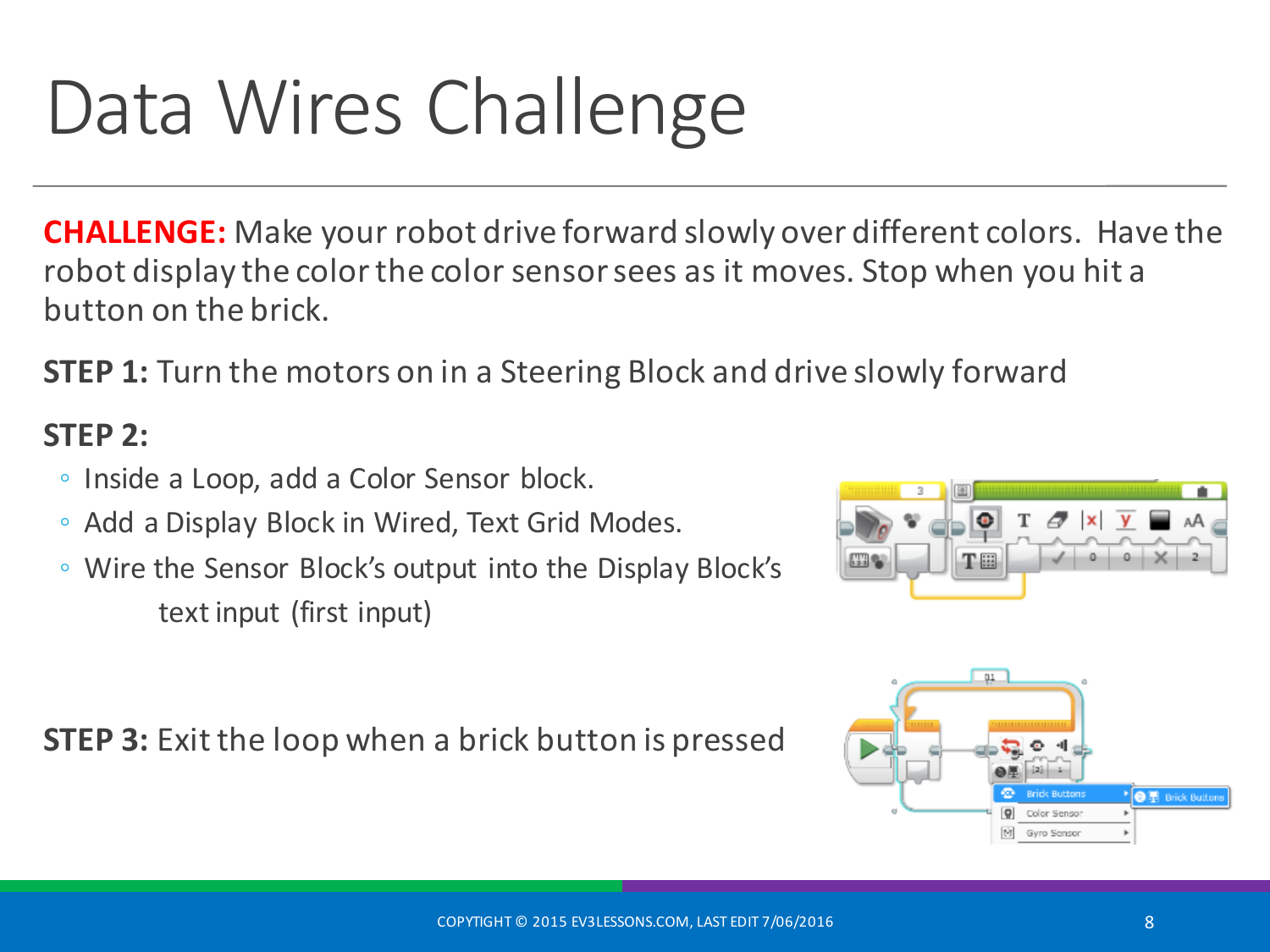# Challenge Solution

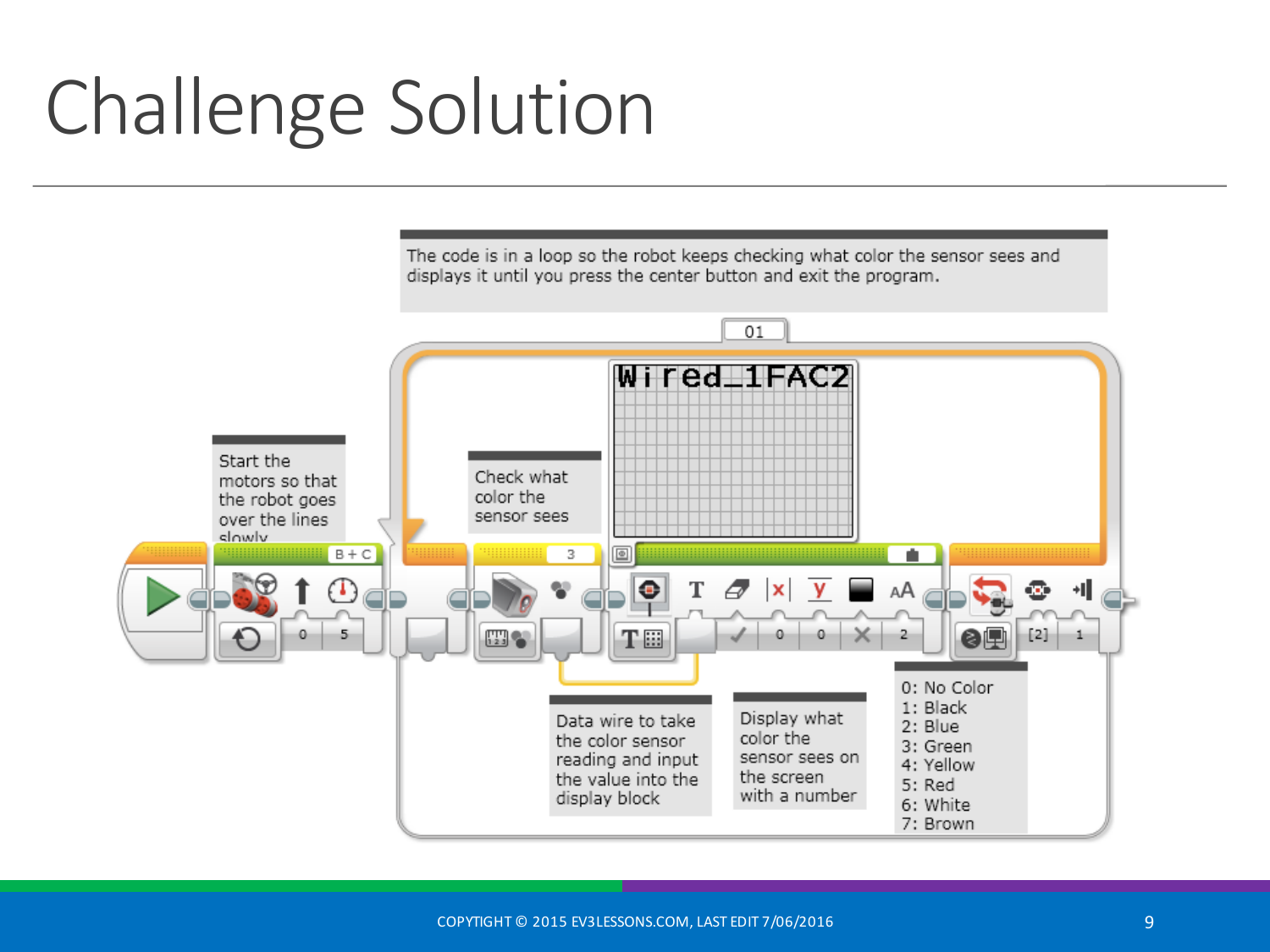# More Complex Wiring: Switches

A. If you want to drag data wires out of switches, you will need to change the switch to tabbed view



B. Once you switch to tabbed view, you can drag data wires out



C. Different options in the switch can connect to the same wire

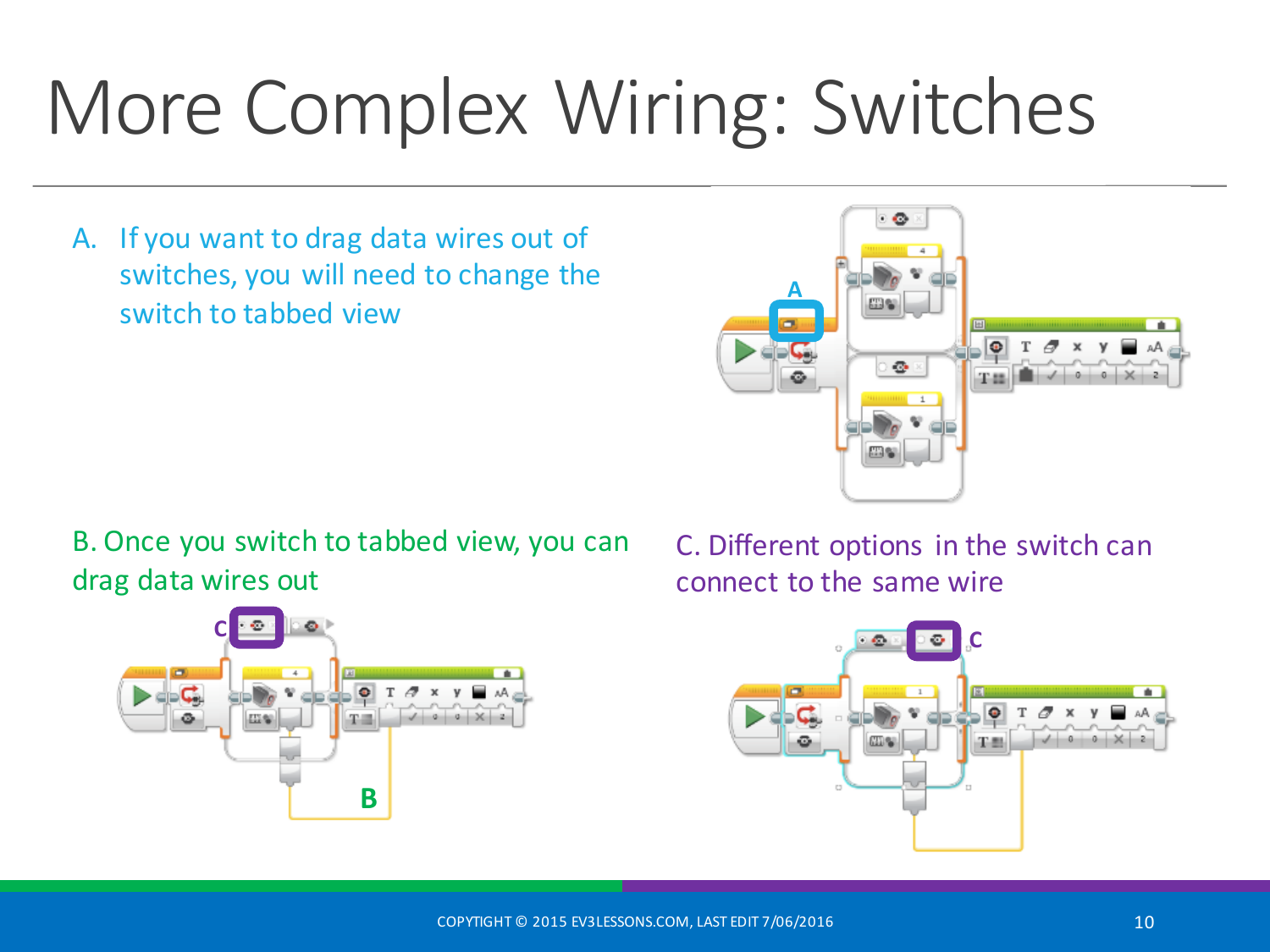# More Complex Wiring: Loops

You can connect wires both into and out of a loop like in the example below



- Note that the data coming out of the loop through the wire will only be the last pass through the loop.
- In the example above, the color sensor is read twice in the loop. However, the data wire will only have the second (and last) reading and that second reading will be displayed.